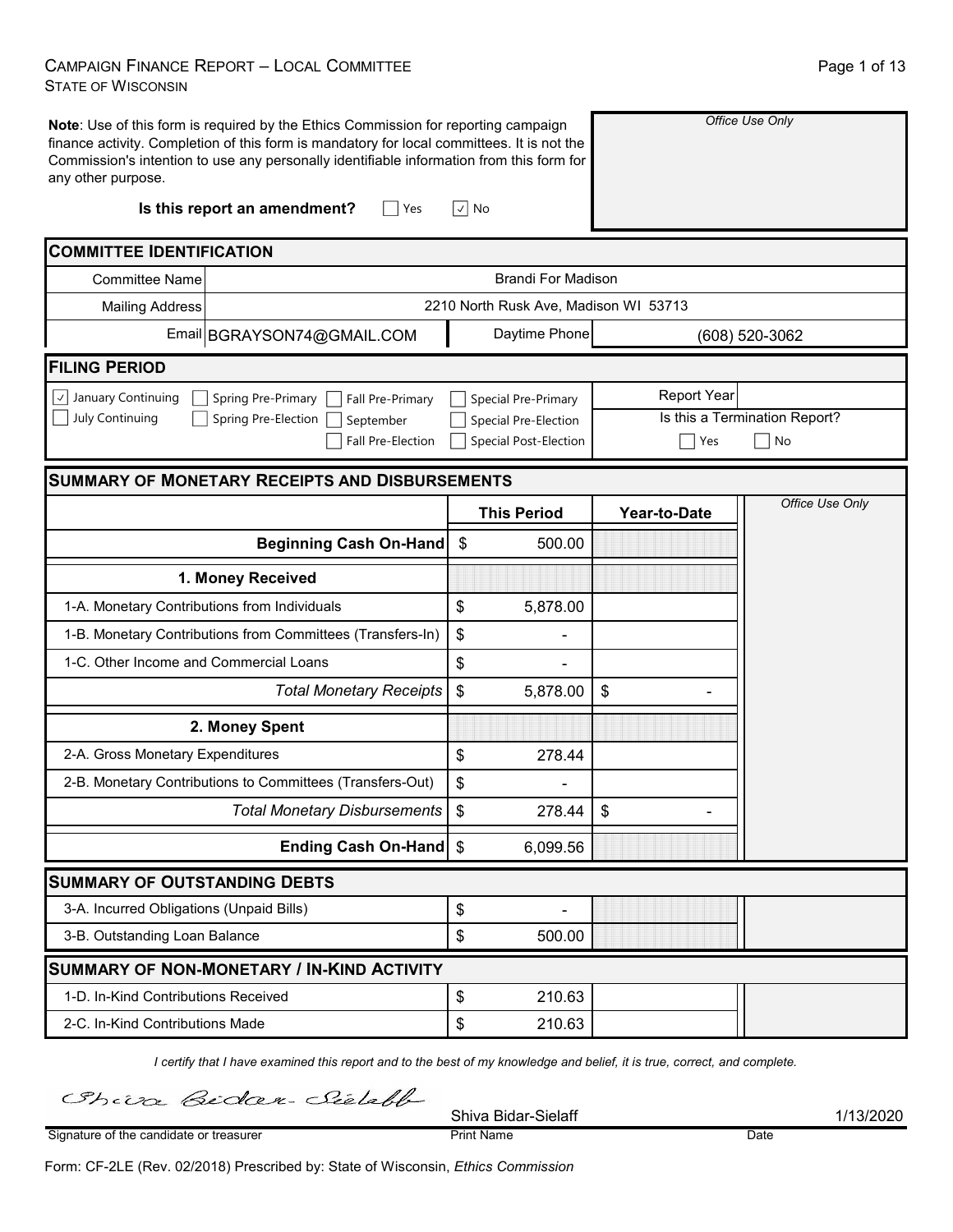## **Income** Schedule 1-A **Monetary Contributions from Individuals (Including Personal Loans)** Page 2 of 13

| <b>Date</b> | <b>Name</b>                     | <b>Address</b>                  | City           | <b>ST</b> | Zip         | <b>Occupation</b>                       | <b>Comments</b> | <b>Amount</b> |
|-------------|---------------------------------|---------------------------------|----------------|-----------|-------------|-----------------------------------------|-----------------|---------------|
|             | 12/28/2020 Amelia Royko         | 6311 Amacher Hollow R Arena     |                | WI        |             | 53503 Not Employed                      |                 | \$25.00       |
|             | 12/28/2020 Stefan Davis         | 815 E Johnson St Apt 2 Madison  |                | WI        |             | 53703 Campaign Manager                  |                 | \$25.00       |
|             | 12/28/2020 Max Prestigiacomo    | 633 Langdon St. Apt 530 Madison |                | WI        | 53562 Alder |                                         |                 | \$100.00      |
|             | 12/28/2020 Lynn Gummelt         | 1153 Meadow Sweet Dr Madison    |                | WI        |             | 53719 Not Employed                      |                 | \$100.00      |
|             | 12/28/2020 Adithya Pugazhendhi  | 1033 High St #407               | Madison        | WI        |             | 53715 Hosting Systems engineer          |                 | \$10.00       |
| 12/28/2020  | Madhavi Krishnan                | 3128 Oxford rd                  | Madison        | W١        |             | 53705 Software developer                |                 | \$25.00       |
|             | 12/28/2020 Dana Pellebon        | 2764 Osmundsen Rd               | Fitchburg      | WI        |             | 53711 Executive director                |                 | \$50.00       |
|             | 12/28/2020 Gretchen Treu        | 6 N 4th St #2                   | Madison        | WI        |             | 53703-Bookseller                        |                 | \$25.00       |
|             | 12/28/2020 Andrew Schmidt       | 2814 Pleasant View Rd Middleton |                | WI        |             | 53562 Software tester                   |                 | \$25.00       |
|             | 12/28/2020 Natalie Sorden       | 33 Sherman Terrace apt Madison  |                | WI        |             | 53704 Server                            |                 | \$25.00       |
|             | 12/28/2020 Alice Herman         | 920 Spaight St                  | Madison        | W١        |             | 53703 Journalist                        |                 | \$20.00       |
|             | 12/28/2020 Shiva Bidar          | 2704 Kendall Ave                | Madison        | WI        |             | 53705 Director                          |                 | \$100.00      |
|             | 12/28/2020 Jeff Spitzer-Resnick | 430 Sidney St.                  | Madison        | WI        |             | 53703 Attorney                          |                 | \$100.00      |
|             | 12/28/2020 TISHA BUTLER         | 903 Delaplaine Ct               | Madison        | WI        |             | 53715 Owner                             |                 | \$25.00       |
| 12/28/2020  | <b>TISHA BUTLER</b>             | 903 Delaplaine Ct               | Madison        | WI        |             | 53715 Owner                             |                 | \$25.00       |
|             | 12/28/2020 Amanda Leipold       | 1122 Melby Dr                   | Madison        | WI        |             | 53704 Attorney                          |                 | \$25.00       |
|             | 12/28/2020 Alexis Lynn          | 222 State St #302               | Madison        | WI        |             | 53703 Barista                           |                 | \$10.00       |
|             | 12/28/2020 Joe Maldonado        | 4610 New Freedom Lan Fitchburg  |                | WI        |             | 53711 Youth Development Program Manager |                 | \$100.00      |
|             | 12/28/2020 Sophie Wolbert       | 514 E Washington Ave #Madison   |                | WI        |             | 53703 Software tester                   |                 | \$25.00       |
|             | 12/28/2020 Danielle Dieringer   | 617 Hintze Rd                   | Madison        | WI        |             | 53704 Not Employed                      |                 | \$100.00      |
|             | 12/28/2020 Aissa Olivarez       | 5013 Tokay Blvd                 | Madison        | WI        |             | 53711 Attorney                          |                 | \$25.00       |
| 12/28/2020  | Veronica Sustic                 | 115 South Mills Street          | Madison        | WI        |             | 53715 Attorney                          |                 | \$25.00       |
|             | 12/28/2020 Karen Brown          | 5809 Hempstead Rd               | Madison        | WI        |             | 53711 Owner                             |                 | \$50.00       |
| 12/28/2020  | Samantha Schalk                 | 301 Harbour Town Dr             | Madison        | WI        |             | 53717 Associate Professor               |                 | \$100.00      |
|             | 12/28/2020 Matthew Braunginn    | 701 Knickerbocker st 20 Madison |                | WI        |             | 53711 Independent Contractor            |                 | \$100.00]     |
|             | 12/28/2020 Brian Lavendel       | 2302 CENTER AVE                 | <b>MADISON</b> | WI        |             | 53704 Apartment manager                 |                 | \$500.00      |
|             | 12/28/2020 Ian Jamison          | 4203 Wanetah Trail              | Madison        | WI        |             | 53711 Project Manager                   |                 | \$10.00       |
|             | 12/28/2020 Rebecca Harrington   | 353 N.113th Street              | Wauwatosa      | WI        |             | 53226 Not Employed                      |                 | \$25.00       |
| 12/28/2020  | Yasmin Schamiloglu              | 12 N Butler St 307              | Madison        | WI        |             | 53703 IT Intern                         |                 | \$25.00       |
|             | 12/28/2020 Jennifer Greenwald   | 617 Sprague St.                 | Madison        | WI        |             | 53711 Teacher                           |                 | \$25.00       |
|             | 12/28/2020 Molly Ginsberg       | 5534 Quarry Hill Drive          | Fitchburg      | WI        |             | 53711 Barista                           |                 | \$25.00       |
|             | 12/28/2020 Regan Andersen       | 8187 Sage Ct                    | Neenah         | WI        |             | 54956 Legislative Assistant             |                 | \$10.00       |
|             | 12/28/2020 Kelly Thomas         | 1213 Muirfield Ct               | Middleton      | WI        |             | 53562 Yoga Teacher                      |                 | \$25.00       |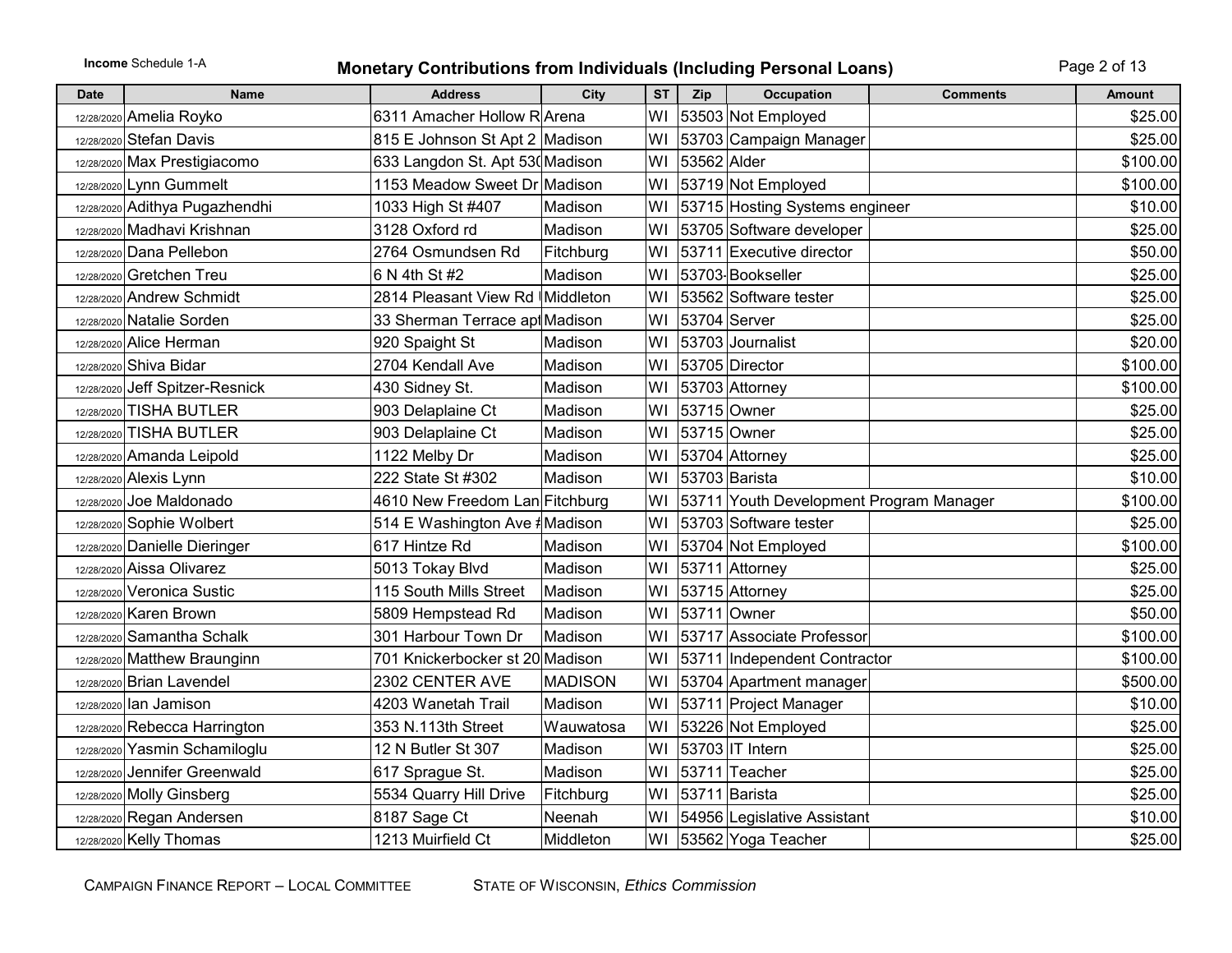## **Income** Schedule 1-A **Monetary Contributions from Individuals (Including Personal Loans)** Page 3 of 13

| <b>Date</b> | <b>Name</b>                           | <b>Address</b>                  | City       | <b>ST</b> | Zip | <b>Occupation</b>                    | <b>Comments</b> | <b>Amount</b> |
|-------------|---------------------------------------|---------------------------------|------------|-----------|-----|--------------------------------------|-----------------|---------------|
|             | 12/28/2020 Matt Fraser                | 1501 Wayridge Drive             | Madison    | WI        |     | 53704 Program and Policy Analyst     |                 | \$25.00       |
|             | 12/28/2020 Jennifer Higgins           | 2461 Old Camden Sq              | Madison    | WI        |     | 53718 Not Employed                   |                 | \$20.00       |
|             | 12/28/2020 Eric and Meg Rothstein     | 1607 Pondview Ct.               | Middleton  | WI        |     | 53562 Professor (Emeritus)           |                 | \$100.00      |
| 12/28/2020  | Jalessa Bryant                        | 2211 Woodview Court             | Madison    | WI        |     | 53713 Doctoral Student               |                 | \$25.00       |
| 12/28/2020  | Sunshine Jones                        | 4333 Crawford Dr                | Madison    | WI        |     | 53711 Not Employed                   |                 | \$50.00       |
|             | 12/28/2020 lynn hirsch                | 14 N Allen St                   | Madison    | WI        |     | 53726 Not Employed                   |                 | \$25.00       |
|             | 12/28/2020 Leah Coccari-Swift         | 1238 Rutledge St                | Madison    | WI        |     | 53703 Not Employed                   |                 | \$25.00       |
|             | 12/28/2020 Mike Bell                  | 65 sunfish ct                   | madison    | WI        |     | 53713 Program Director               |                 | \$100.00      |
|             | 12/28/2020 Anna Kaminski              | 3342 Gregory Street             | Madison    | WI        |     | $ 53711 $ Finance                    |                 | \$25.00       |
| 12/28/2020  | Jessie Steckling                      | 1286 Niagara Road               | Oconomowoc | WI        |     | 53066 Not Employed                   |                 | \$10.00       |
|             | 12/28/2020 leah miller                | 99 S Huron Dr                   | Janesville | WI        |     | 53545 Owner                          |                 | \$25.00       |
|             | 12/28/2020 Salli Martyniak            | 5117 Caton Lane                 | Waunakee   | WI        |     | 53597 Executive Director             |                 | \$50.00       |
|             | 12/28/2020 Lennart Skar               | 513 christianson avenue Madison |            | WI        |     | 53714 Grocer                         |                 | \$25.00       |
|             | 12/28/2020 Alison Brooks              | 103 Ski Ct                      | Madison    | WI        |     | 53713 Social worker                  |                 | \$50.00       |
|             | 12/28/2020 Angela Davis               | 3815 Monona Drive               | Monona     | WI        |     | 53714 Development Director           |                 | \$25.00       |
|             | 12/28/2020 DJ Haugen                  | 111 W. Wilson St. #204          | Madison    | WI        |     | 53703 Not Employed                   |                 | \$25.00       |
|             | 12/28/2020 Iwalola Awoyinka           | 1133 Sunridge Dr                | Madison    | WI        |     | 53711 Student                        |                 | \$25.00       |
|             | 12/28/2020 Karen Craig                | 317 Riverside Dr.               | MADISON    | WI        |     | 53704 Not Employed                   |                 | \$25.00       |
|             | 12/28/2020 Maxine McKinney de Royston | 418 N. Baldwin Street           | Madison    | WI        |     | 53703 Professor                      |                 | \$100.00      |
|             | 12/28/2020 Elaine Pridgen             | 1915 Kropf Ave                  | Madison    | WI        |     | 53704 Rules coordinator              |                 | \$25.00       |
|             | 12/28/2020 Erica Revak                | 3101 Oakridge Ave               | Madison    | WI        |     | 53704 Not Employed                   |                 | \$25.00       |
|             | 12/29/2020 Jeremy Hanmer              | 287 NW Miller Rd                | Portland   |           |     | OR 97229 Director                    |                 | \$25.00       |
|             | 12/29/2020 Ryan Theune                | 6742 Park Ridge Dr.             | Madison    | W١        |     | 53719 Field Technician               |                 | \$100.00      |
|             | 12/29/2020 Kristina Huang             | 123 E. Mifflin Street           | Madison    | WI        |     | 53703 Assistant Professor            |                 | \$50.00       |
|             | 12/29/2020 Iris Hutchings             | 2614 Prairie Rd.                | Madison    | WI        |     | 53711 Customer Support Administrator |                 | \$25.00       |
|             | 12/29/2020 Kira Milanich              | 3741 Johns St                   | Madison    | WI        |     | 53714 Not Employed                   |                 | \$50.00       |
|             | 12/29/2020 Tamara Maxwell             | 306 N Owen Dr                   | Madison    | WI        |     | 53705 Administration                 |                 | \$25.00       |
|             | 12/29/2020 Shalicia Johnson           | 504 Williamsburg Way CFitchburg |            |           |     | WI 53719 Teacher                     |                 | \$25.00       |
| 12/29/2020  | Jennifer Hedstrom                     | 2901 Monroe St.                 | Madison    | WI        |     | 53711 Pianist/Piano Teacher          |                 | \$25.00       |
|             | 12/29/2020 Gabriel Miller             | 7920 Watts Rd Apt 218   Madison |            | WI        |     | 53719 Underwriter                    |                 | \$15.00       |
| 12/29/2020  | Jill McDonald                         | 4112 Keewatin Trl               | Verona     | WI        |     | 53593 Not Employed                   |                 | \$50.00       |
|             | 12/29/2020 Melody Myers               | 210 Strangeway Avenue Lodi      |            | WI        |     | 53555 Member Experince Advisor       |                 | \$20.00       |
|             | 12/29/2020 Gabrielle Hinahara         | 5318 Hoboken Rd                 | Madison    | WI        |     | 53714 Youth Workers                  |                 | \$50.00       |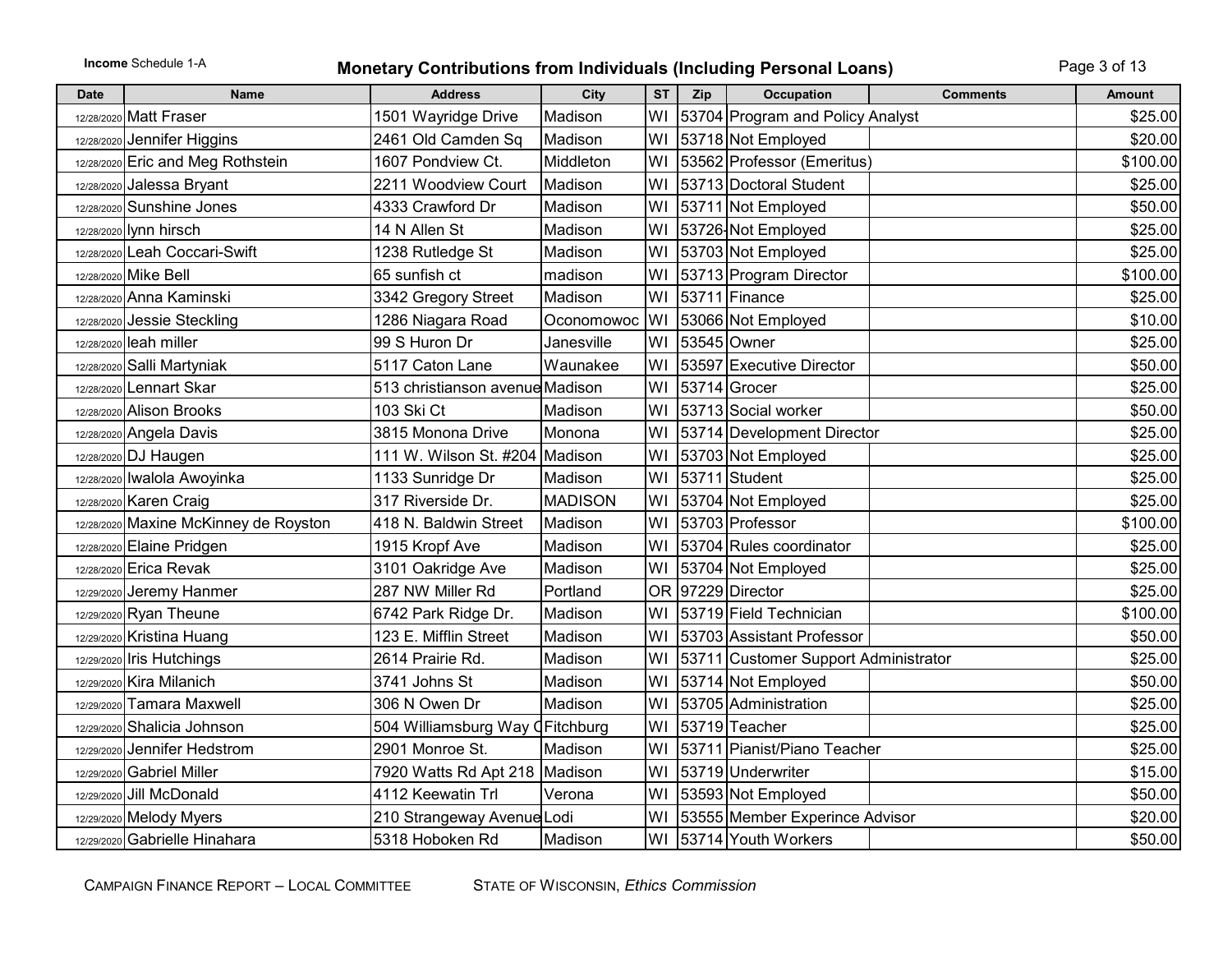## **Income** Schedule 1-A **Monetary Contributions from Individuals (Including Personal Loans)** Page 4 of 13

| <b>Date</b> | <b>Name</b>                  | <b>Address</b>                  | City              | <b>ST</b> | Zip         | <b>Occupation</b><br><b>Comments</b>                   | <b>Amount</b> |
|-------------|------------------------------|---------------------------------|-------------------|-----------|-------------|--------------------------------------------------------|---------------|
|             | 12/29/2020 Krista Eastman    | 940 Clarence Court              | Madison           | WI        |             | 53715 Editor/writer                                    | \$50.00       |
|             | 12/29/2020 Melanie Jones     | 3308 Prairie Glade Rd           | Middleton         | WI        | 53562 Admin |                                                        | \$100.00      |
|             | 12/29/2020 Patricia Finn     | 4209 Rolla Ln                   | Madison           | WI        |             | 53711 Not Employed                                     | \$250.00      |
| 12/29/2020  | Jenna McGowan                | 139 W Wilson St                 | Madison           | WI        |             | 53703 Not Employed                                     | \$50.00       |
|             | 12/29/2020 Laura Valderrama  | 2820 Marshall Ct Unit 9         | Madison           | WI        |             | 53705 Not Employed                                     | \$100.00      |
|             | 12/29/2020 Howanda Yarber    | 5826 Thrush lane #2             | Madison           | WI        |             | 53711-Not Employed                                     | \$25.00       |
|             | 12/29/2020 Gail Jacob        | 2320 Eton Ridge                 | Madison           | WI        |             | 53726 Not Employed                                     | \$50.00       |
|             | 12/29/2020 Heidi Wegleitner  | 1941 E Dayton St                | Madison           | WI        |             | 53704 Attorney                                         | \$100.00      |
|             | 12/29/2020 Diallo Shabazz    | 8 West 127th St #3              | <b>New York</b>   | <b>NY</b> |             | 10027 Administrator                                    | \$250.00      |
|             | 12/29/2020 Sally Lehner      | 1819 Madison st                 | Madison           | WI        |             | 53711 Not Employed                                     | \$100.00      |
|             | 12/29/2020 Robin Lankton     | 5202 Burnett Dr.                | Madison           | WI        |             | 53705 Health professional                              | \$250.00      |
|             | 12/29/2020 Tanya Lopez       | 158 N Lambert Road              | Glen Ellyn        | IL        |             | 60137 Director                                         | \$50.00       |
|             | 12/29/2020 TJ McNamara       | 227 East 2nd St #4A             | New York          | <b>NY</b> |             | 10009 Educator                                         | \$100.00      |
|             | 12/29/2020 Teri Edman        | 2 PIN OAK TRL                   | <b>MADISON</b>    | WI        |             | 53717-Not Employed                                     | \$100.00      |
|             | 12/30/2020 Amy D Stoddard    | 5318 Hoboken Rd                 | Madison           | WI        |             | 53713 Senior Program Coordinator                       | \$50.00       |
|             | 12/30/2020 Scott Glogovsky   | 5636 Lacy Road                  | Madison           | WI        |             | 53711 Tech Services                                    | \$25.00       |
|             | 12/30/2020 Krystal Sanchez   | 618 Copernicus Way              | Madison           | WI        |             | 53718 Not Employed                                     | \$100.00      |
|             | 12/30/2020 Brandice Hatcher  | 2777 Novation Parkway Madison   |                   | W١        |             | 53713 Counselor                                        | \$25.00       |
|             | 12/30/2020 Linda Ketcham     | 813 Flora Ln                    | Madison           | WI        |             | 53714 human services                                   | \$50.00       |
|             | 12/30/2020 Kathryne Auerback | 621 Eugenia Ave                 | Madison           | WI        |             | 53705 Director                                         | \$18.00       |
|             | 12/30/2020 Amy Hilgendorf    | 107 Sutherland Ct. #226 Madison |                   | WI        |             | 53704 Researcher                                       | \$100.00      |
|             | 12/30/2020 Karen Hall        | 333 5th St                      | Prairie du Sac WI |           |             | 53578 Human Services/Social Work                       | \$15.00       |
|             | 12/30/2020 Kimberly Owens    | 2673 Milwaukee St #1            | madison           | WI        |             | 53704 Not employed                                     | \$50.00       |
|             | 12/30/2020 Araceli Esparza   | 3533 Concord Ave                | <b>MADISON</b>    | WI        |             | 53714 Content Creator                                  | \$25.00       |
|             | 12/30/2020 Susan Ramspacher  | 2006 Yahara Place               | Madison           | WI        |             | 53704 Not Employed                                     | \$100.00      |
|             | 12/30/2020 Pia Kinney James  | 820 W. Wingra Drive #9 Madison  |                   | WI        |             | 53715 Not Employed                                     | \$25.00       |
|             | 12/30/2020 Miranda Barr      | 7318 Southern Oak Pl            | Madison           | WI        |             | 53719 Technical Services                               | \$25.00       |
|             | 12/31/2020 Erica Ramberg     | 515 Briar Hill Rd               | Madison           | WI        |             | 53711 Associate Faculty Associate Department of Curric | \$300.00      |
|             | 12/31/2020 Daun Johnstone    | 824 Jenifer Street              | Madison           | WI        | 53703 Cook  |                                                        | \$20.00       |
|             | 12/31/2020 Kay Galuska       | 2142 E Mifflin St.              | Madison           | W١        |             | 53704 Teacher                                          | \$25.00       |
|             | $12/31/2020$ Carlene Bechen  | 381 Union Rd                    | Brookklyn         | WI        |             | 53521 Not Employed                                     | \$25.00       |
|             | 12/31/2020 Julia Rodman      | 2669 S Bayshore Dr.             | Miami             | FL        |             | 33133 City Year Volunteer                              | \$25.00       |
|             | 12/31/2020 Cynthia Schlichte | 551 s randall avenue            | madison           | WI        |             | 53715 Educational Therapist                            | \$50.00       |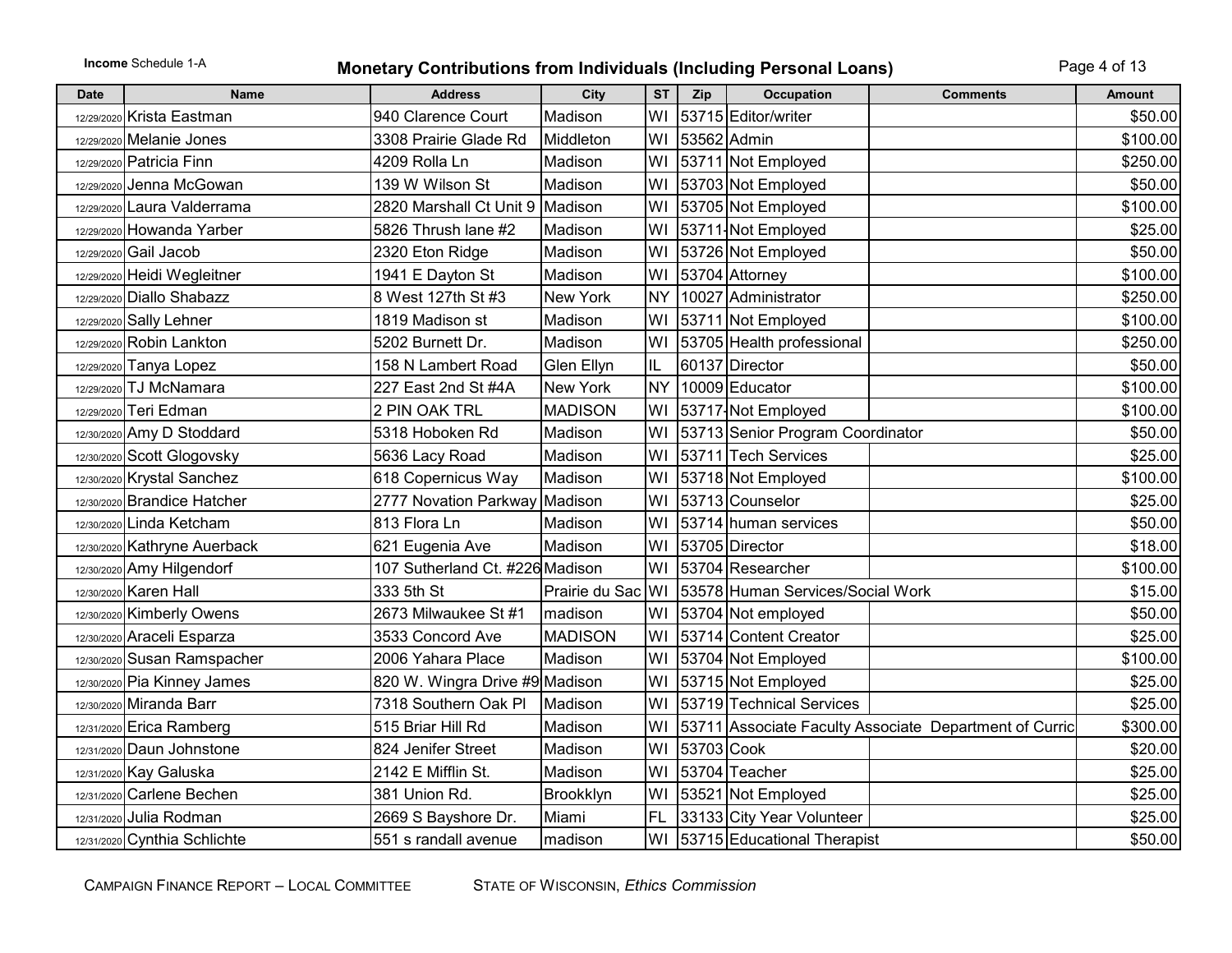# Income Schedule 1-A **Monetary Contributions from Individuals (Including Personal Loans)** Page 5 of 13

| <b>Date</b> | <b>Name</b>         | <b>Address</b>                   | City           | $\sim$<br>- 1 | <b>Zip</b> | <b>Occupation</b>  | Comments | Amount   |
|-------------|---------------------|----------------------------------|----------------|---------------|------------|--------------------|----------|----------|
| 12/31/2020  | $I$ ANICT<br>ONEILL | <b>FOX AVE</b><br>0.010<br>2210. | <b>MADISON</b> | <b>WI</b>     |            | 53711 Not Employed |          | \$100.00 |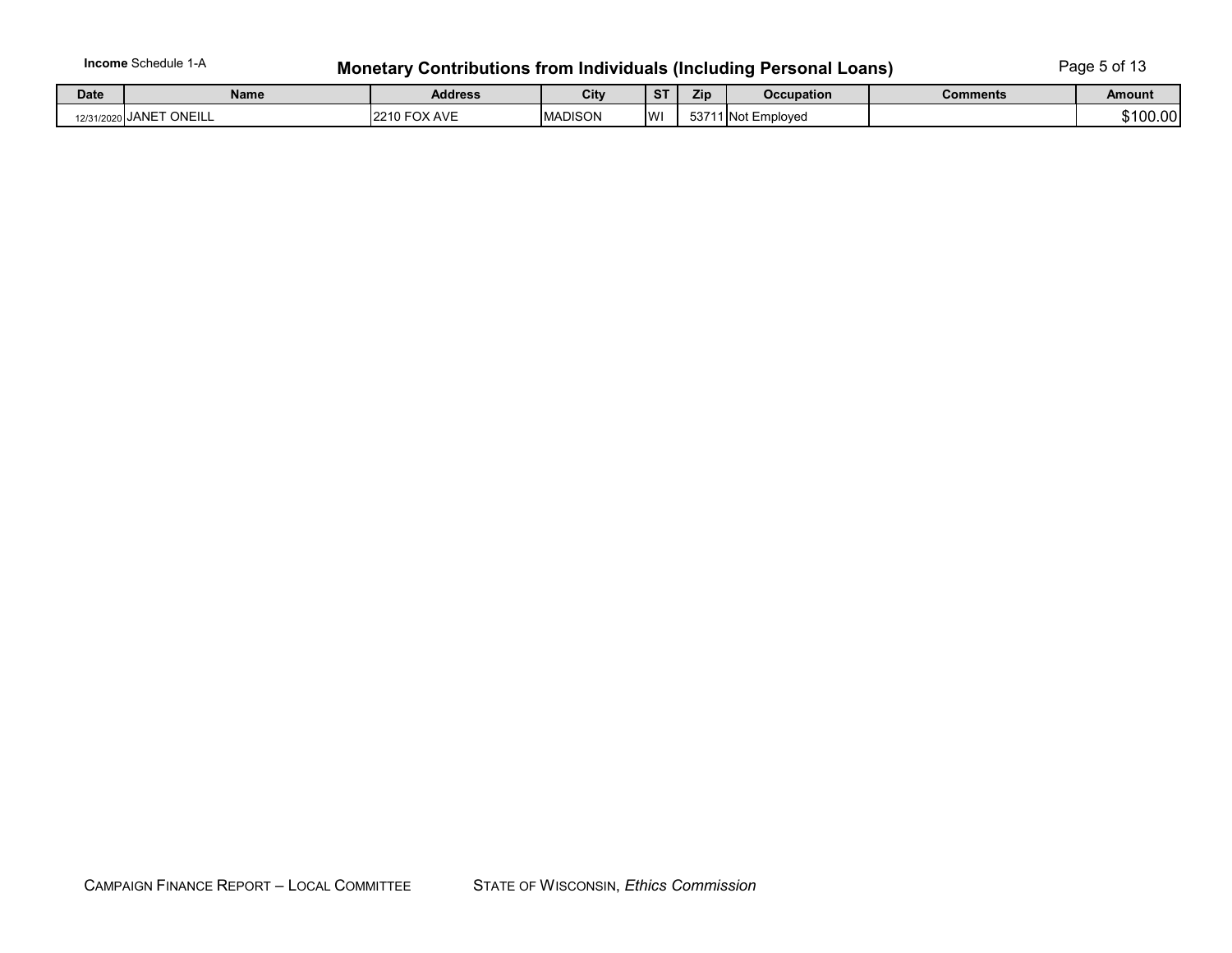| <b>Income</b> Schedule 1-P |  | <b>Monetary Contributions from Committees (Transfers-In)</b> |      |      |  |  | Page 6 of 13 |  |
|----------------------------|--|--------------------------------------------------------------|------|------|--|--|--------------|--|
|                            |  | - - -                                                        | $ -$ | ____ |  |  |              |  |

| Date | $\mathbf{z}$<br>Committee Name i | Address | City | $\sim$ | --<br>Zip | Comments | Amount |
|------|----------------------------------|---------|------|--------|-----------|----------|--------|
|      |                                  |         |      |        |           |          |        |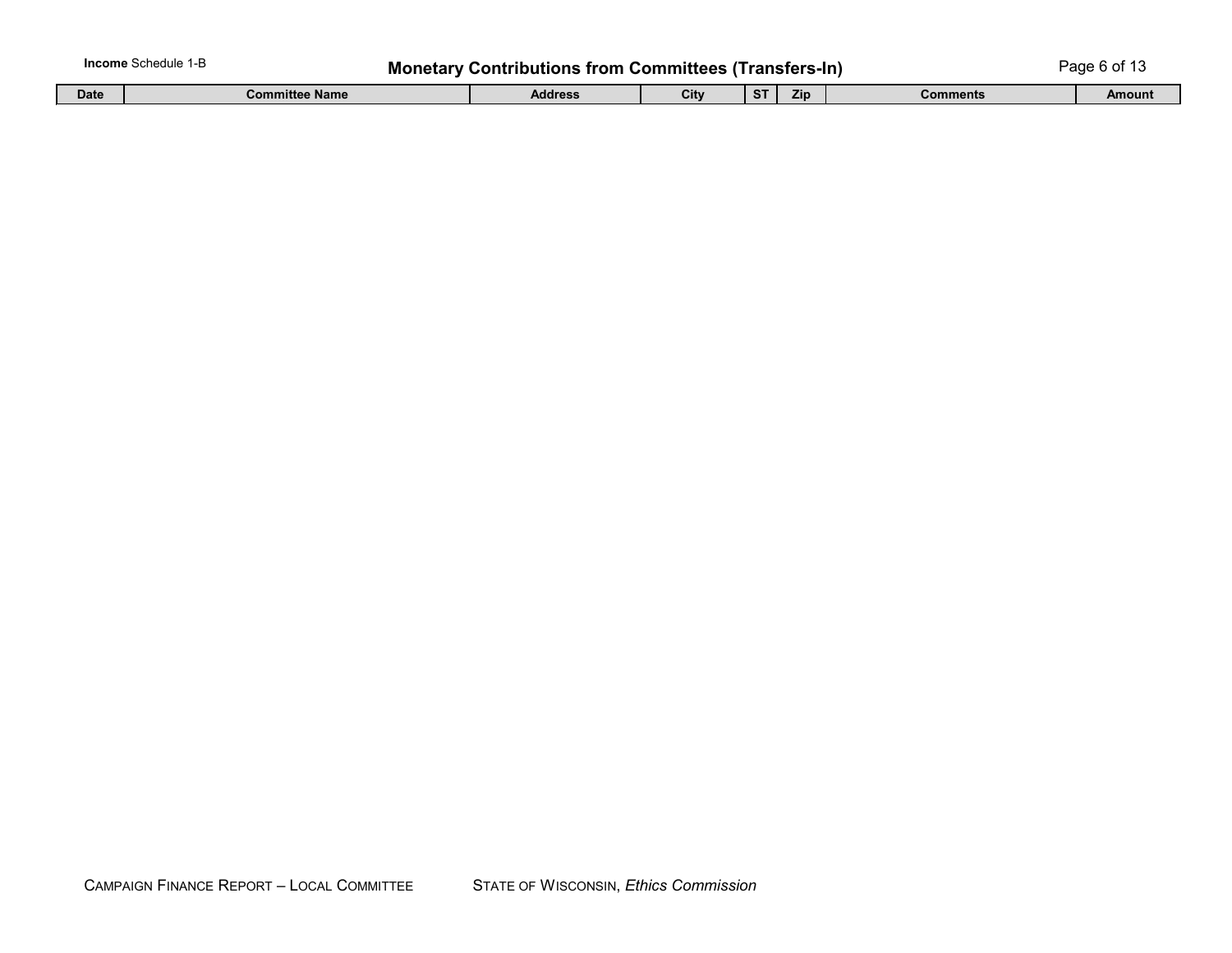| <b>Income</b> Schedule 1-C |             |             | Other   | ' Income and ∖ |         | ∣ Commercial Loans |                          |          | Page<br>~~<br>. .<br>וש |  |  |
|----------------------------|-------------|-------------|---------|----------------|---------|--------------------|--------------------------|----------|-------------------------|--|--|
|                            | <b>Date</b> | <b>Name</b> | Address | City           | C<br>C. | <b>Zip</b>         | <b>Reason for Income</b> | Comments | <b>Amount</b>           |  |  |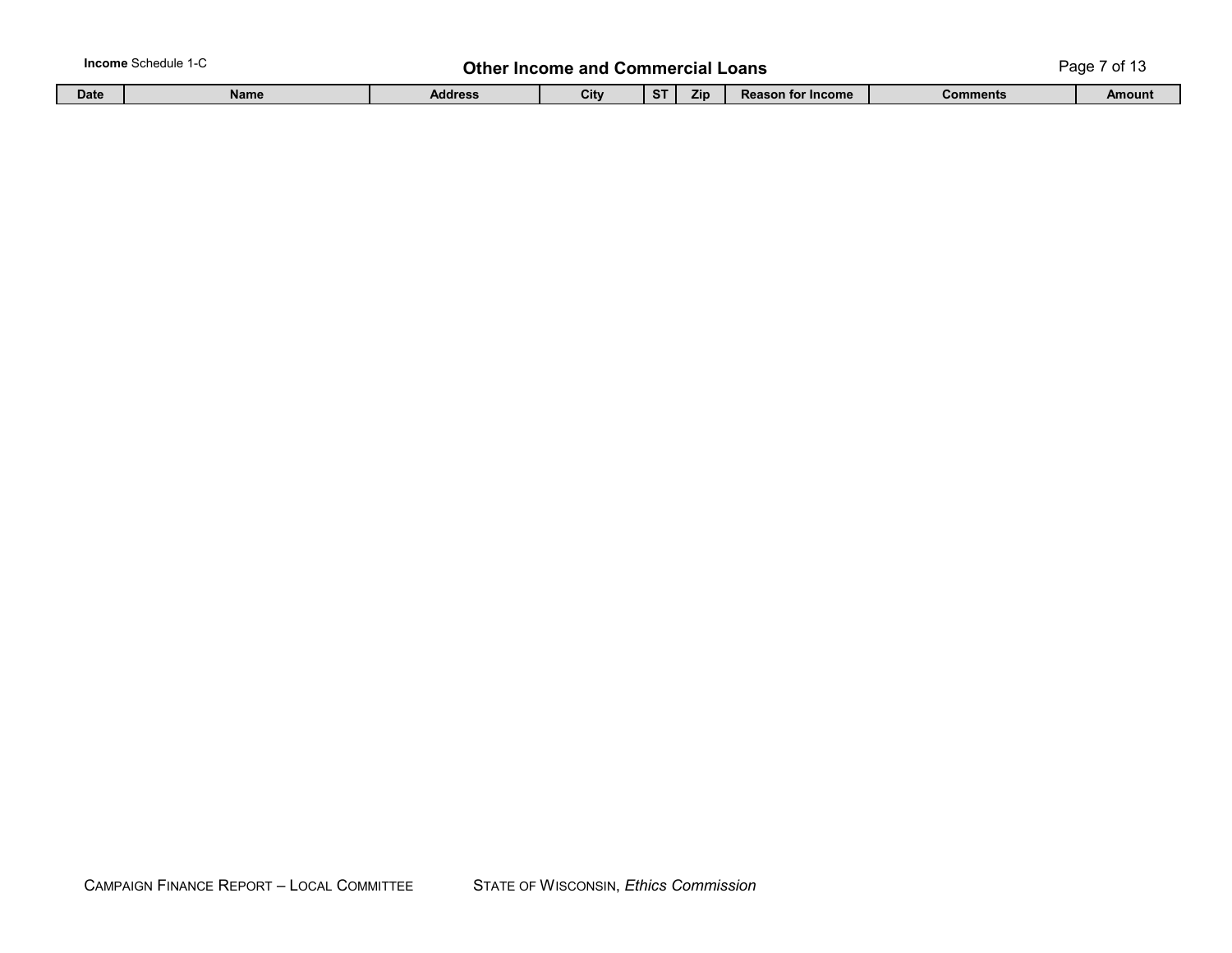|                                       | <b>Income Schedule 1-D</b>                                                   |                     | Page 8 of 13<br>In-Kind Contributions Received / Non-Monetary Income |    |                                              |                                     |  |       |  |
|---------------------------------------|------------------------------------------------------------------------------|---------------------|----------------------------------------------------------------------|----|----------------------------------------------|-------------------------------------|--|-------|--|
| <b>Date</b>                           | <b>Zip</b><br><b>ST</b><br>City<br><b>Address</b><br><b>Comments</b><br>Name |                     |                                                                      |    | Value                                        |                                     |  |       |  |
|                                       | 12/16/2020 Brandi Grayson For Madison                                        | 2210 North Rusk Ave | Madison                                                              | WI |                                              | 53713 Lodgic Workplace video studio |  | 52.75 |  |
|                                       | 12/28/2020 Brandi Grayson For Madison                                        | 2210 North Rusk Ave | Madison                                                              | WI |                                              | 53713 Squarespace Hosting Services  |  | 26.00 |  |
|                                       | 12/29/2020 Brandi Grayson For Madison                                        | 2210 North Rusk Ave | Madison                                                              | WI |                                              | 53713 District 14 Maps              |  | 58.03 |  |
| 12/31/2020 Brandi Grayson For Madison |                                                                              | 2210 North Rusk Ave | Madison                                                              | WI | 53713 Foam Baord mounting of District 14 map |                                     |  | 73.85 |  |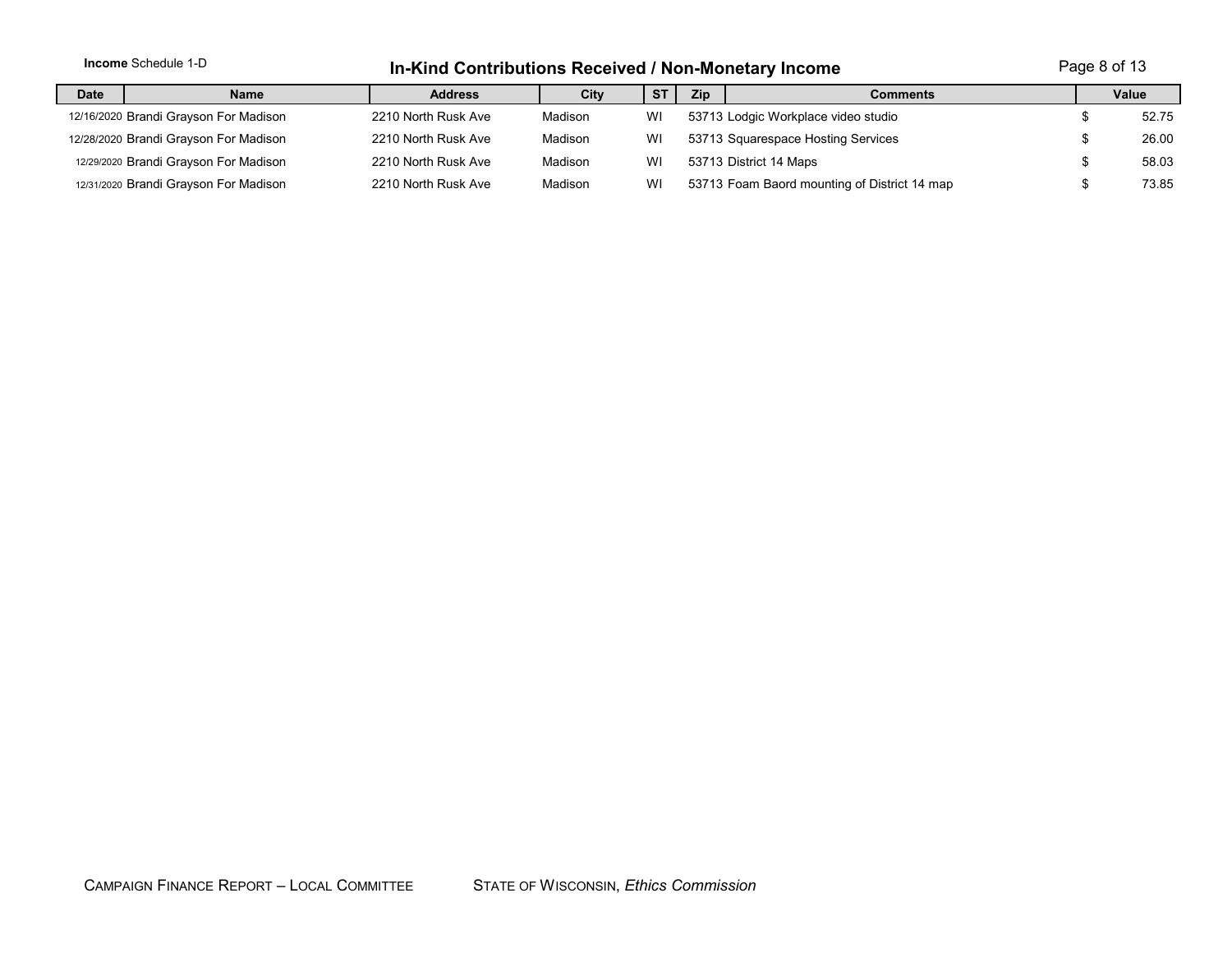|      | <b>Disbursements Schedule 2-A</b> |                          | <b>Gross Monetary Expenditures</b> |           |            |                                             |                 |    |               |
|------|-----------------------------------|--------------------------|------------------------------------|-----------|------------|---------------------------------------------|-----------------|----|---------------|
| Date | <b>Name</b>                       | <b>Address</b>           | City                               | <b>ST</b> | <b>Zip</b> | <b>Purpose</b>                              | <b>Comments</b> |    | <b>Amount</b> |
|      | 12/23/2020 Harland Clarke         | 15955 La Cantera Parkway | San Antonio                        | TX        |            | 78256 Check Stock                           |                 | J. | 21.00         |
|      | 12/31/2020 ActBlue Non Federal    | PO Box 141146            | Somervillle                        | МA        |            | Online Contribution<br>02144 Processing Fee |                 |    | 232.44        |
|      | 12/31/2020 Constant Contact       | 1601 Trapelo Rd          | Waltham                            | МA        |            | 02451 Social Media Marketing                |                 | J. | 20.00         |
|      | 12/31/2020 Summit Credit Union    | PO Box 8046              | Madison                            | WI        |            | 53708 Annual Card Fee                       |                 |    | 5.00          |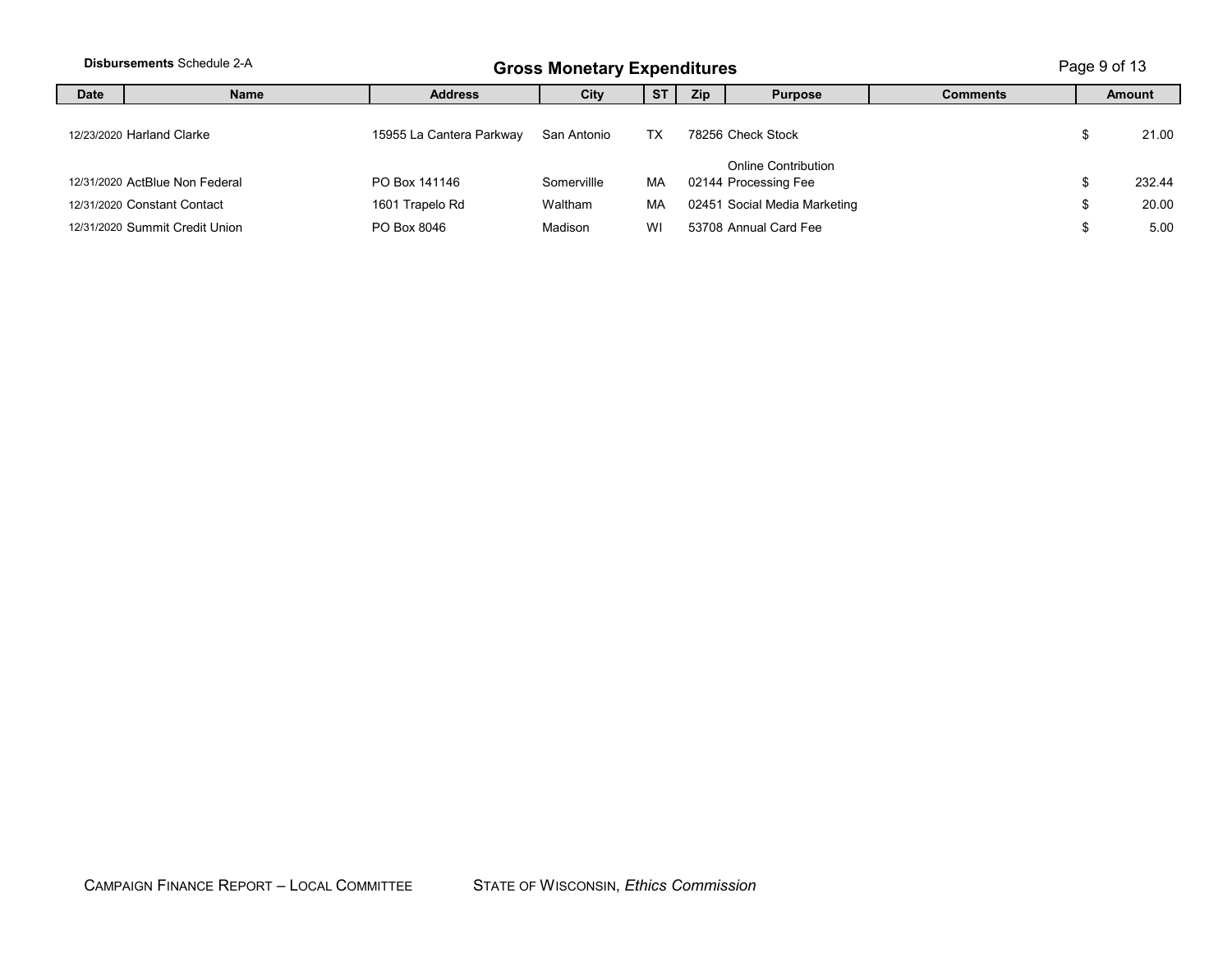|             | <b>Disbursements Schedule 2-B</b> | <b>Monetary Contributions to Committees (Transfers-Out)</b> |      |              |     |                 | Page 10 of 13 |  |  |
|-------------|-----------------------------------|-------------------------------------------------------------|------|--------------|-----|-----------------|---------------|--|--|
| <b>Date</b> | <b>Committee Name</b>             | <b>Address</b>                                              | City | $C$ T<br>o i | Zip | <b>Comments</b> | Amount        |  |  |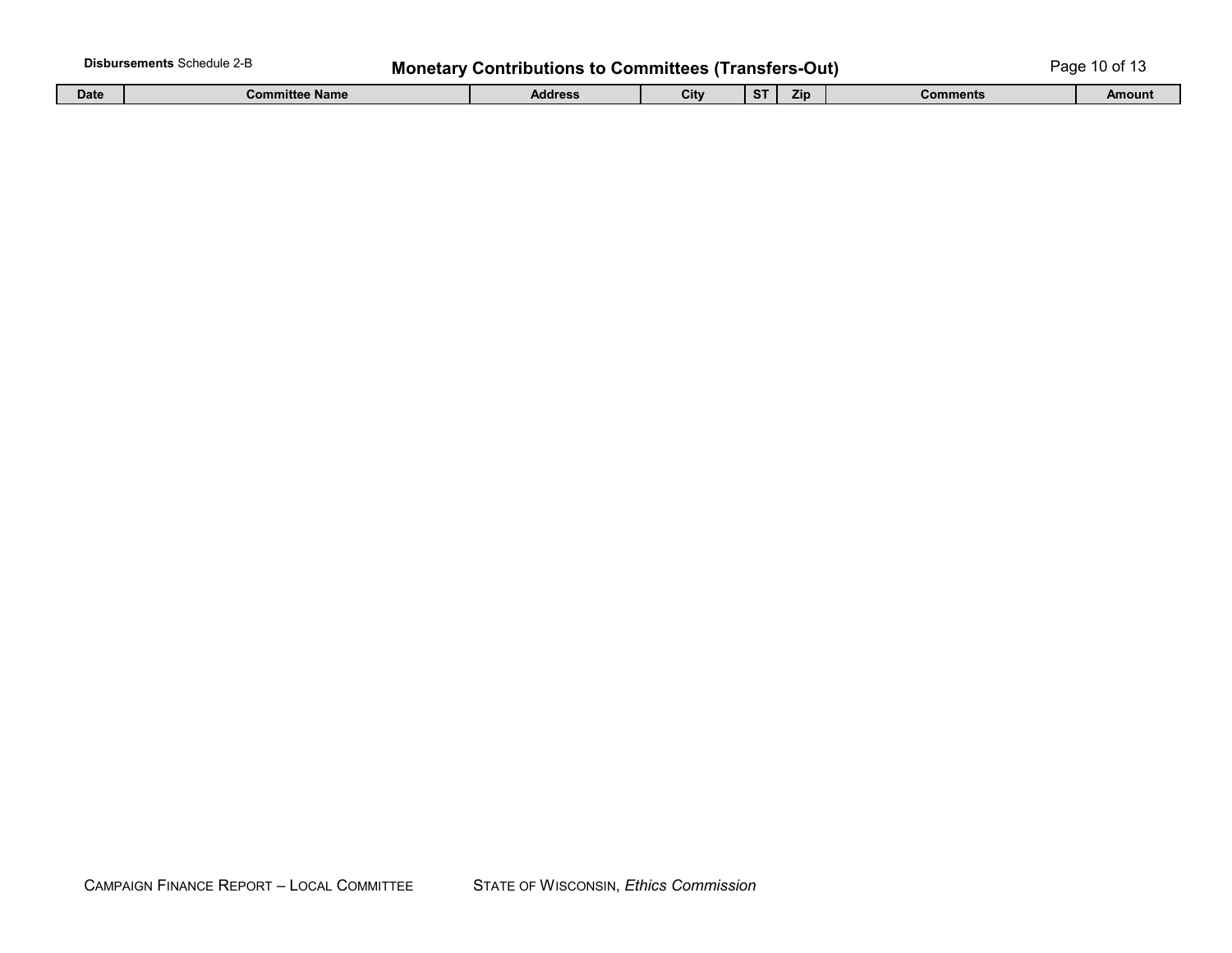|             | <b>Disbursements Schedule 2-C</b> | Page 11 of 13<br><b>In-Kind Contributions Made</b> |         |           |            |                                              |      |       |
|-------------|-----------------------------------|----------------------------------------------------|---------|-----------|------------|----------------------------------------------|------|-------|
| <b>Date</b> | <b>Name</b>                       | <b>Address</b>                                     | City    | <b>ST</b> | <b>Zip</b> | <b>Comments</b>                              |      | Value |
|             | 12/16/2020 Amelia Royko Maurer    | 6311 Amacher Hollow Rd                             | Arena   | WI        |            | 53503 Lodgic Workplace video studio          |      | 52.75 |
|             | 12/28/2020 Hilary Stohs-Krause    | 222 N Hamilton St                                  | Madison | WI        |            | 53703 Squarespace Hosting Services           |      | 26.00 |
|             | 12/29/2020 Sandi Reinardy         | 5328 Lake Mendota Drive                            | Madison | WI        |            | 53705 District 14 Maps                       |      | 58.03 |
|             | 12/31/2020 Shivar Bidar           | 2704 Kendall Ave                                   | Madison | WI        |            | 53705 Foam Baord Mounting of district 14 map | - 13 | 73.85 |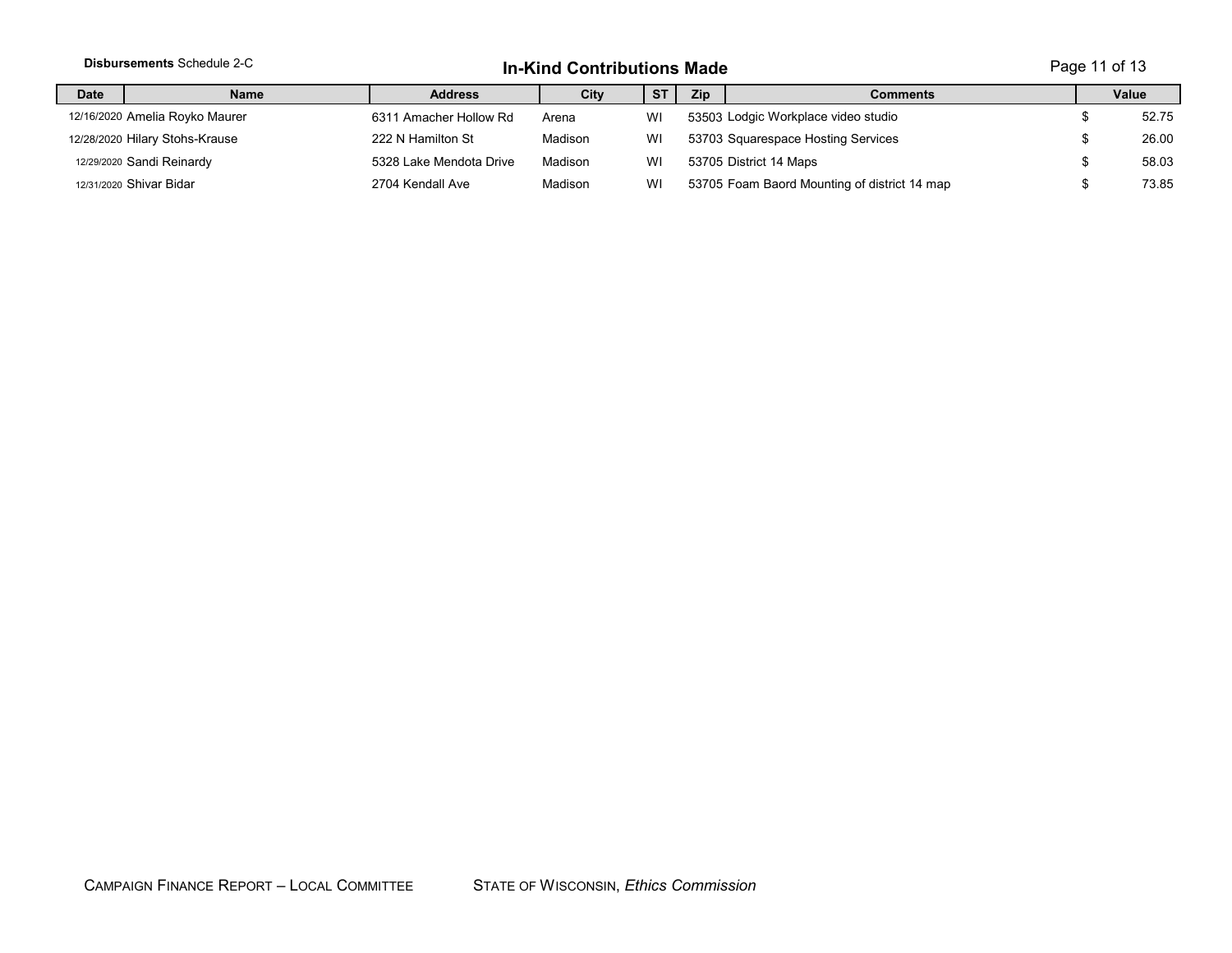# **Debts** Schedule 3-A **Incurred Obligations Excluding Loans (Unpaid Bills)** Page 12 of 13

| <b>Date</b> | Name | <b>Address</b> | City | <b>ST</b> | Zip | <b>Purpose</b> | Outstanding<br>Balance,<br><b>Beginning of</b><br><b>Period</b> | <b>New Obligation</b><br><b>This Period</b> | Outstanding<br>Balance, Close<br>of Period |
|-------------|------|----------------|------|-----------|-----|----------------|-----------------------------------------------------------------|---------------------------------------------|--------------------------------------------|
|-------------|------|----------------|------|-----------|-----|----------------|-----------------------------------------------------------------|---------------------------------------------|--------------------------------------------|